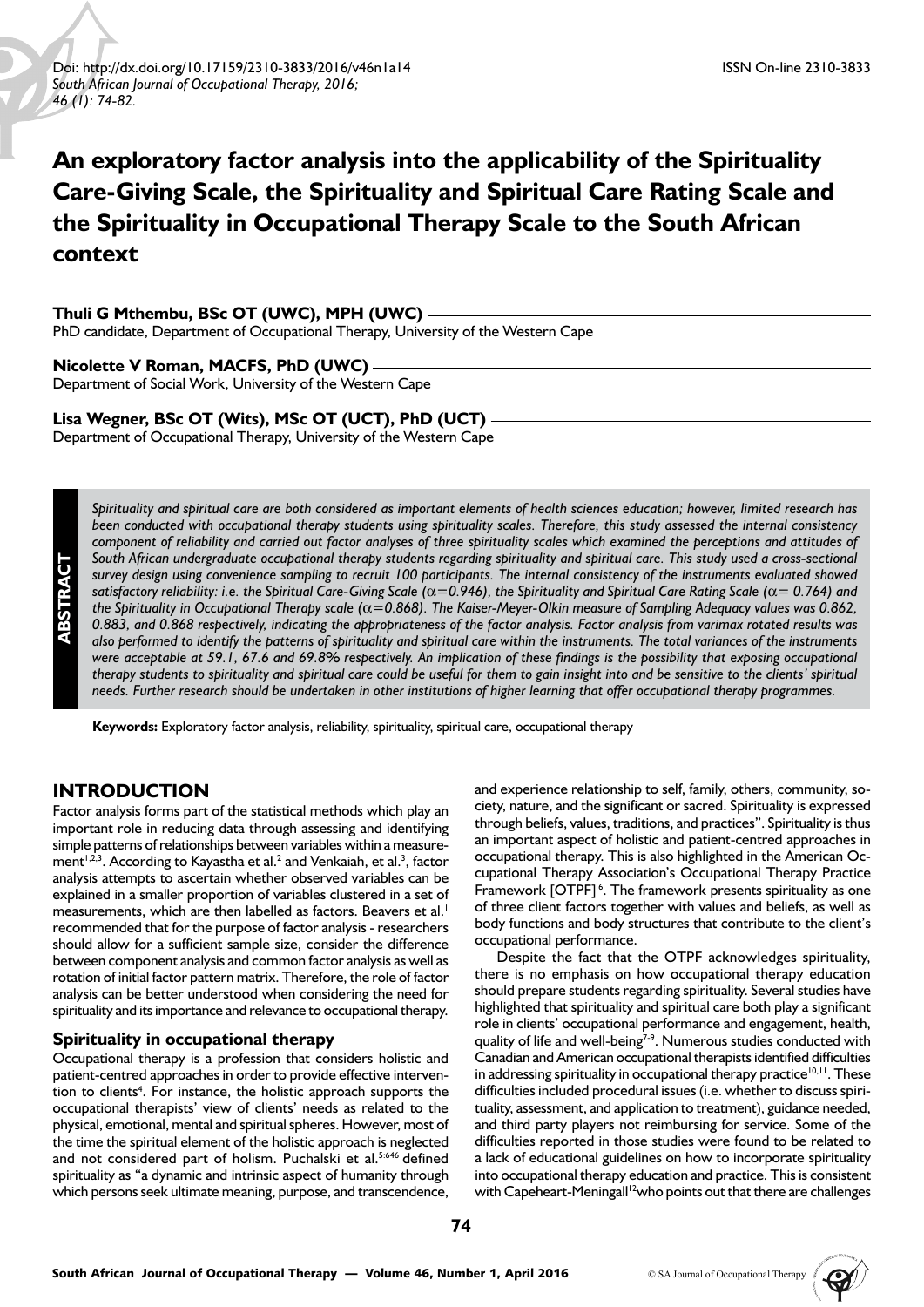for universities to educate students holistically and indicated that spirituality is one of the most sensitive and potentially controversial topics. However, the author added that there are various outcomes related to spirituality including "empathy, understanding and caring for others, importance of reducing pain and suffering in the world, feeling a strong connection to all humanity, (and a) compassionate self-concept"<sup>12:33</sup>. Therefore, numerous studies in occupational therapy suggested that both students and clinicians should be provided with an opportunity to explore and experience their own spirituality as part of self-awareness and self-reflection in the occupational therapy education and practice<sup>5,13,14</sup>.

South Africa is a spiritually diversified country<sup>7,15</sup>. Therefore, health care professionals need to be aware of, sensitive to and competent in understanding their clients'diverse spiritual needs. There is, however, limited knowledge and little research has been conducted on the instruments used to measure occupational therapy students' perceptions and attitudes regarding spirituality and spiritual care in occupational therapy in a South African context. Accordingly, the results of this study can contribute to the development of guidelines to integrate spirituality into occupational therapy education. Therefore, this study aimed to assess the internal consistency component of reliability of three spirituality scales used for spirituality and spiritual care. It also carried out a factor analysis of the perceptions and attitudes of undergraduate occupational therapy students regarding spirituality and spiritual care.

# **LITERATURE REVIEW**

Spirituality and spiritual care are both an important part of teaching and learning in health sciences education. It has therefore become, and will continue to be, extremely important to understand spirituality and cultural diversity as well as to measure spirituality and spiritual care in theory and education.

## **Understanding of spirituality and cultural diversity in education**

Spirituality and cultural diversity are both increasingly recognised as significant elements of health sciences education in order to provide effective patient care<sup>16-19</sup>. Cultural diversity is defined as a form of appreciating the differences among people including gender, sex, age, ethnicity, sexual orientation and social status. Accordingly, it was suggested that students should become adept and aware of patients' spirituality and culture while conducting assessments<sup>7</sup>. This is consistent with Hemphill's<sup>16:12</sup> assertions that "spiritual issues can be approached as an aspect of diversity and treated with the same respect as any personal issue". However, previous studies report that the inclusion of spiritual content into education is very limited in the institutions of higher education, which challenges acknowledgement of diversity and students' abilities to make internal connections<sup>18,19</sup>. Thus, Tisdell in Dalton<sup>19</sup> suggest that educational institutions should acknowledge students' cognitive, affective, sociocultural and spiritual aspects in order to promote and facilitate transformation in a pluralistic society. This has resulted in a burgeoning need for integration of spirituality into occupational therapy education at all levels so that educational programmes will equip students with knowledge about society's spiritual needs. There are, however, no reliable and valid instruments to measure these concepts among occupational therapy students. Thus, three research instruments were reviewed regarding measuring spirituality and spiritual care including the Spiritual Care-Giving Scale (SCGS)<sup>20</sup>, the Spirituality and Spiritual Care Rating Scale  $(SSCRS)^{21}$  and the Spirituality in Occupational Therapy Scale  $(SOTS)^{22}$ .

### **Spiritual Care-Giving Scale (SCGS)**

Tiew and Creedy<sup>20</sup> conducted a quantitative study with 745 students aimed at developing and testing the Spirituality Care-Giving Scale (SCGS) that measured student nurses' perceptions towards spirituality and spiritual care in Singapore. The SCGS was found to be valid and reliable with a Cronbach's alpha value of 0.96. Additionally, the findings from the SCGS might be used in preparation for continuous professional development to facilitate spiritual care<sup>20</sup>.

Furthermore, the SCGS can be used as a spiritual assessment prior introducing the topic of spirituality to obtain a baseline of students' perceptions and attitudes regarding spirituality in institutions of higher education to inform integration of spirituality in education. The SCGS includes five factors: (1) Attributes for Spiritual Care, (2) Spirituality Perspective, (3) Defining Spiritual Care, (4) Attitudes to Spiritual Care and (5) Spiritual Care Values.

### **Spirituality and Spiritual Care Rating Scale (SSCRS)**

McSherry, Draper and Kendrick<sup>21</sup> conducted a quantitative descriptive survey with 559 nurses in England using the SSCRS, to discover and explore nurses' understanding of, and attitudes towards, the concepts of spirituality and spiritual care. The findings of the SS-CRS21 reported a Cronbach's alpha of 0.64 in this study. Additionally, the SSCRS may be used in the area of spiritual assessment for both education and practice in order to provide researchers with a framework to gain insight into spirituality and spiritual care. The SSCRS was designed specifically to explore nurses' beliefs and values and has four factors: (1) Spirituality; (2) Spiritual Care; (3) Religiosity; and (4) Personalised Care.

### **Spirituality in Occupational Therapy Scale (SOTS)**

Morris et al.'s<sup>22</sup> study with 97 occupational therapists in the United States, described therapists'views related to spirituality in education, scope of practice, and knowledge of the newest version of the OTPF. The findings of this study indicated that the occupational therapists agreed that spirituality is an important component of human experience. In relation to SOTS, there was no report about the reliability and validity tests of the scale. The SOTS is a 20-item, 5-point, Likert-type questionnaire $^{22}$  and is designed to examine occupational therapists' self-reported perceptions regarding: (1) Inclusion of spirituality in the OTPF, (2) Spirituality in practice, (3) Need for future educational opportunities and training to address spirituality, and (4) Clients' spiritual needs.

# **METHODS**

A quantitative, descriptive cross-sectional design was used for this study. Convenience sampling was used to recruit 198 potential participants for the study of which only 103 participants from all years responded to the online questionnaire. The questionnaire was distributed to all participants via email in a form of a link developed using Google Forms and participants were consistently reminded about the study via email. However, three participants were excluded due to missing data on their responses. Therefore, the final sample comprised 100 undergraduate occupational therapy students. The participants managed to complete the online questionnaire in the computer laboratory within 30 minutes. The participants' responses were automatically entered onto a Google spreadsheet.

### **Measuring instruments**

In this study, three of the research measurements were used for data collection process: the Spirituality Care-Giving Scale (SCGS)<sup>20</sup>, the Spirituality and Spiritual Care Rating Scale (SSCRS)<sup>21</sup> as well as the Spirituality in Occupational Therapy Scale (SOTS)<sup>22</sup>.

### **Spiritual Care-Giving Scale (SCGS)**

The SCGS is a 35-item scale comprising five factors with a 6-point Likert scale, which was developed and tested to be valid and reliable with a Cronbach's alpha value of 0.96<sup>20</sup>. Permission to use the SCGS questionnaire was obtained from Prof. L.H.Tiew.

### **Spirituality and Spiritual Care Rating Scale (SSCRS)**

The SSCRS instrument is a 17-item, 5-point, Likert scale<sup>21</sup> used to measure spirituality and spiritual care of nurses and students and was shown to have a Cronbach's alpha value of 0.64<sup>21</sup>. Permission to use the SSCRS questionnaire was obtained from Prof. W. McSherry.

# **Spirituality in Occupational Therapy Scale (SOTS)**

The SOTS is a 20-item, 5-point, Likert-type Scale<sup>22</sup> used to measure spirituality in occupational therapy. The SOTS was designed specifi-

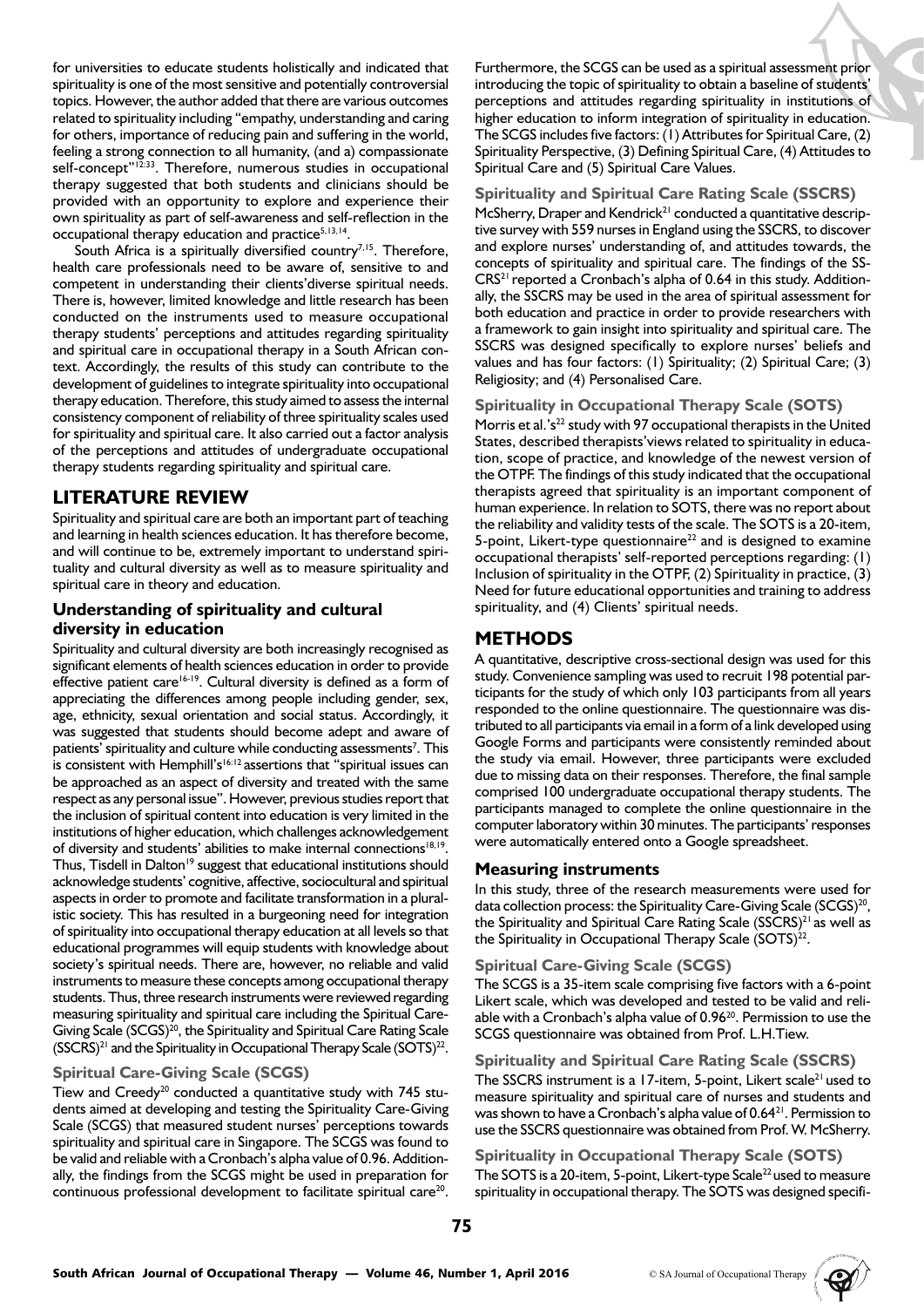cally to examine occupational therapists' self-reported perceptions regarding spirituality. No reliability and validity studies have been reported<sup>22</sup>. Permission to use the SOTS questionnaire was obtained from Dr. D.N. Morris.

#### **Data Analysis**

Data were automatically tabulated in an Excel spreadsheet and imported into SPSS 22 for statistical analysis (SPSS, Inc., 2015). It is important that research instruments undergo psychometric testing for assessing the applicability and reliability of the scales $^{23,24}$ . Hence, this study used the Cronbach's coefficient alpha<sup>23</sup> to analyse the internal consistency for each of the three scales.

This study also carried out a factor analysis of the perceptions and attitudes of undergraduate occupational therapy students regarding spirituality and spiritual care using Principal Component Analysis (PCA)<sup>1</sup>. In addition, the PCA was computed to extract factors and reduce the number of items to a smaller number to represent components. An orthogonal rotation<sup>1</sup> was also computed using varimax to generate factor scores. Eigenvalues were used to retain all factors greater than one and factor loadings greater than 0.40. A scree test was used in conjunction with the eigenvalues to determine and control the number of factors to be retained after rotation<sup>25</sup>. There are two assumptions related to exploratory factor analysis: 1) the determinant should be more than .00001 in order to perform exploratory factor analysis, and 2) the Kaiser-Meyer-Olkin measure of Sampling Adequacy (KMO) value should be greater than 0.70 which indicates that sample size is adequate for factor analysis<sup>25</sup>.

Regarding the interpretation of the KMO values in a study<sup>1</sup>, it was suggested that researchers use the following guideline: 1) A KMO value range between 0.90 and 1.00 is considered as a degree of common variance of marvellous; 2) A KMO value range between 0.80 and 0.89 is considered meritorious; 3) A KMO value range between 0.70 and 0.79 is considered middling; 4) A KOM value range between 0.60 and 0.69 is mediocre; 5) A KMO value range between 0.50 to 0.59 is miserable and 6) KMO value between 0.00 and 0.49 means that factor analysis cannot be calculated.

Bartlett's test of sphericity was computed to test the correlations using chi-square and it was accepted at a statistically significant level of  $p < 0.05$ .

### **Ethics**

This study was approved by the Research Ethics Committee of the University of the Western Cape (ethical clearance registration: 14/4/18). Permission to conduct the study was granted by the Head of the Occupational Therapy Department. The participants

|  |  |  |  | Table I: Demographic characteristics of the sample |  |  |  |  |
|--|--|--|--|----------------------------------------------------|--|--|--|--|
|--|--|--|--|----------------------------------------------------|--|--|--|--|

| <b>Students Profile</b> |                          | <b>Frequency</b> | Percentage |
|-------------------------|--------------------------|------------------|------------|
| Gender                  | Female                   | 88               | 88%        |
|                         | Male                     | $\overline{2}$   | 12%        |
| Age                     | $18-23$                  | 88               | 88%        |
|                         | $24 - 33$                | 12               | 12%        |
| Race                    | African                  | 23               | 23%        |
|                         | White                    | 30               | 30%        |
|                         | Coloured                 | 42               | 42%        |
|                         | Indian                   | 5                | 5%         |
| Study year              | First year               | П                | 11%        |
|                         | Second year              | 38               | 38%        |
|                         | Third year               | 22               | 22%        |
|                         | Fourth year              | 29               | 29%        |
| Considers self          | Religious                | 40               | 40.6%      |
|                         | Spiritual                | 60               | 59.4%      |
| Religious activities    | More than once<br>a week | 27               | 27%        |
|                         | Once a week              | 23               | 23%        |
|                         | Once fortnight           | 3                | 3%         |
|                         | Once a month             | 6                | 6%         |
|                         | Occasionally             | 34               | 34%        |
|                         | Never                    | 7                | 7%         |

consented to be part of the study and confidentiality was adhered to by using unique identity numbers to maintain anonymity.

# **RESULTS**

### **Characteristics of participants**

A total of 103 questionnaires were included in the data analysis; however, three of the 103 were discarded due to incompleteness leaving a total of 100 participants. The participants were predominantly females who accounted for 86% (n=89) and male 12%  $(n=12)$ . The respondents' ages ranged from 18 to 33 years, with a mean of 21.5±2.09 years. See *Table I.*



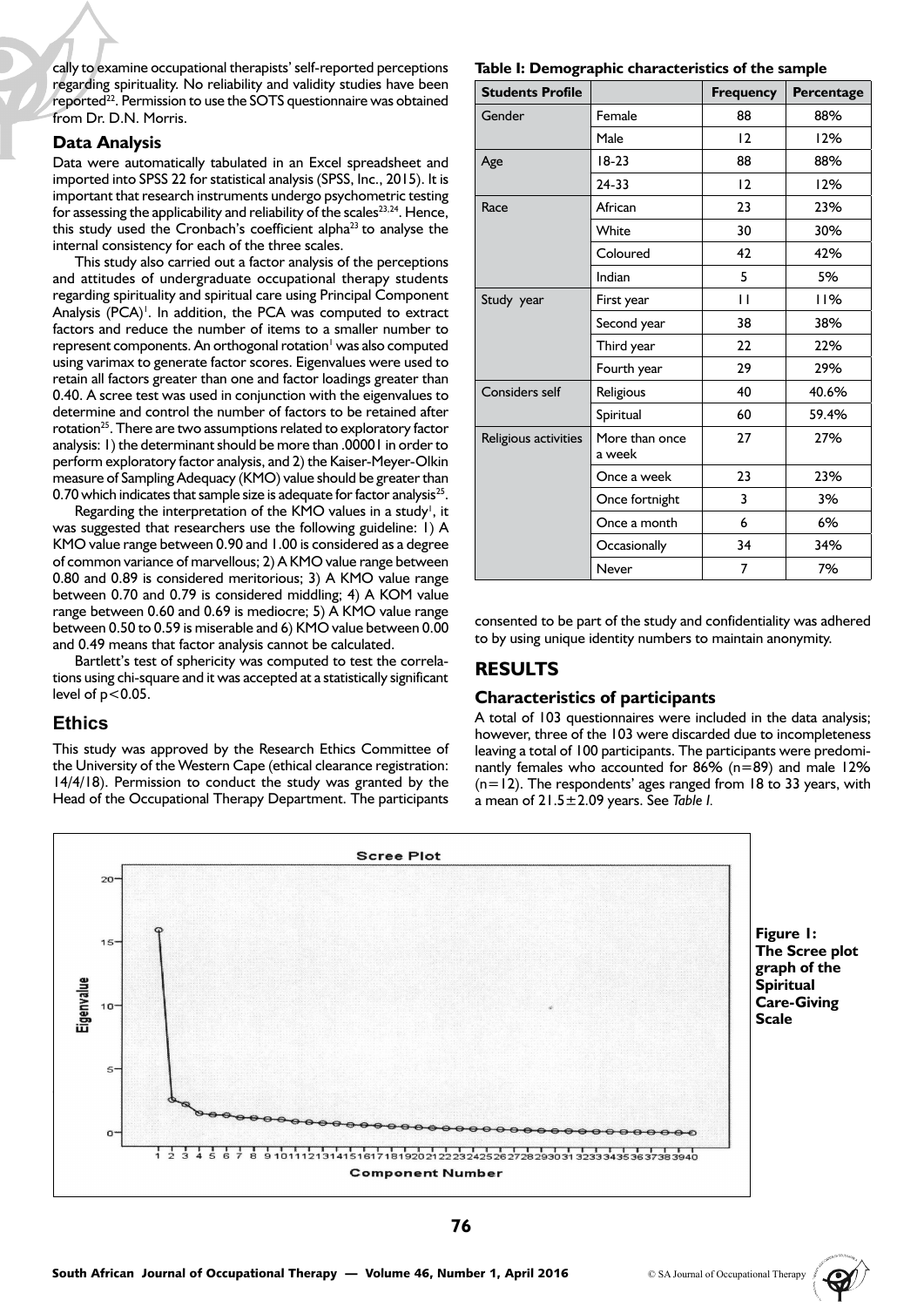### **Internal consistency reliability of SCGS**

Overall the internal reliability of the SCGS was  $\alpha$  = 0.946. Therefore, the Cronbach alpha reliability coefficients were calculated for factors of SCGS. The reliabilities ranged from  $\alpha$ =0.155 to  $\alpha$ =0.934. Additionally, Factor 1 (Attributes of spiritual care) of the SCGS had a good reliability of  $\alpha$ =0.934, and Factor 5 (Spiritual Care Values) with  $\alpha$  = 0.155. The SCGS showed satisfactory internal consistency reliability.

# **Exploratory Factor Analysis: SCGS**

The determinant value of the SCGS was 2.916, which indicated

|  |  | Table II: Principal components and associate variable |  |  |
|--|--|-------------------------------------------------------|--|--|
|--|--|-------------------------------------------------------|--|--|

that the scale was worthy for the exploratory factor analysis and the KMO of the SCGS was .862within the range of 0.8 and 0.9. Therefore, the Barlett's test of 2504.556 indicated that the variables of the SCGS were correlated with a statistical significance of a p-value of <.0001. A scree plot of the eigenvalues indicated that five factors could be extracted from the data of SCGS (*Figure 1* on page 76). The PCA revealed that the five factors had an eigenvalue higher than one (*Table II*). The factor analysis from varimax rotated test indicated that the variances of the factors were 21.7, 16.2, 9.7, 5.7, and 5.5% respectively. In total, the five-factor solution explained 59.1% of shared variance.

| Factor                            | No           | <b>Statement</b>                                                                                                                   | <b>Factor</b><br><b>Loading</b> |
|-----------------------------------|--------------|------------------------------------------------------------------------------------------------------------------------------------|---------------------------------|
|                                   | 18           | Occupational therapists provide spiritual care by respecting the religious and cultural beliefs of patients.                       | 0.763                           |
|                                   | 26           | Occupational therapists provide spiritual care by respecting the dignity of patients.                                              | 0.733                           |
|                                   | 27           | Spiritual care should take into account of what patients think about spirituality.                                                 | 0.727                           |
|                                   | 13           | Occupational therapy, when performed well, is itself, spiritual care.                                                              | 0.714                           |
|                                   | 36           | Spirituality is influenced by individual's life experiences.                                                                       | 0.655                           |
|                                   | 28           | Occupational therapists who are spiritually aware are more likely to provide spiritual care.                                       | 0.654                           |
|                                   | 39           | A trusting Occupational therapist -patient relationship is needed to provide spiritual care.                                       | 0.652                           |
|                                   | 32           | Spiritual care should be positively reinforced in occupational therapy practice.                                                   | 0.635                           |
| Attributes for                    | 16           | Sensitivity and intuition help the occupational therapist to provide spiritual care.                                               | 0.632                           |
| <b>Spiritual Care</b>             | 17           | Being with a patient is a form of spiritual care.                                                                                  | 0.611                           |
|                                   | 19           | Occupational therapists provide spiritual care by giving patients time to discuss and explore their fears, anxieties and troubles. | 0.574                           |
|                                   | 29           | Spiritual care requires awareness of one's spirituality.                                                                           | 0.570                           |
|                                   | $\mathbf{H}$ | Spiritual care is an integral component of holistic occupational therapy.                                                          | 0.570                           |
|                                   | 31           | Spiritual care should be instilled throughout the occupational therapy education programme.                                        | 0.562                           |
|                                   | 38           | Spiritual care requires the occupational therapist to be empathetic towards the patient.                                           | 0.551                           |
|                                   | 15           | Spiritual care is respecting a patient's religious or personal beliefs.                                                            | 0.550                           |
|                                   | 14           | Spiritual care is a process and not a one-time event or activity.                                                                  | 0.504                           |
|                                   | 33           | The ability to provide spiritual care develops through experience.                                                                 | 0.502                           |
|                                   | 40           | A team approach is important for spiritual care.                                                                                   | 0.496                           |
|                                   | 9            | Without spirituality, a person is not considered whole.                                                                            | 0.738                           |
|                                   | 3            | Spirituality is part of a unifying force which enables individuals to be at peace.                                                 | 0.691                           |
|                                   | 7            | Spiritual well-being is important for one's emotional well-being.                                                                  | 0.689                           |
|                                   | 21           | Spiritual care enables the patient to find meaning and purpose in their illness.                                                   | 0.677                           |
| Spirituality                      | 2            | Spirituality is an important aspect of human beings.                                                                               | 0.657                           |
| Perspective                       | 10           | Spiritual needs are met by connecting oneself with other people, higher power or nature.                                           | 0.624                           |
|                                   | 12           | Spiritual care is more than religious care.                                                                                        | 0.599                           |
|                                   | 8            | Spirituality drives individuals to search for answers about meaning and purpose in life.                                           | 0.588                           |
|                                   | 22           | Spiritual care includes support to help patients observe their religious beliefs.                                                  | 0.573                           |
|                                   | 37           | Spirituality helps when facing life's difficulties and problems.                                                                   | 0.532                           |
|                                   | 4            | Spirituality is an expression of one's inner feelings that affect behaviour.                                                       | 0.714                           |
| Defining<br><b>Spiritual Care</b> | 5            | Spirituality is part of our inner being.                                                                                           | 0.700                           |
|                                   | 6            | Spirituality is about finding meaning in the good and bad events of life.                                                          | 0.629                           |
|                                   | 35           | Spiritual care is important because it gives patient hope.                                                                         | 0.566                           |
| Attitudes to                      | 23           | Spiritual care is best provided by professional, trained counsellors or spiritual / religious leaders.                             | 0.749                           |
| <b>Spiritual Care</b>             | 20           | Spiritual care includes visits by the hospital Chaplain or the patient's own religious leader.                                     | 0.706                           |
|                                   | 30           | Spiritual care is not the occupational therapist's responsibility.                                                                 | $-0.710$                        |
| <b>Spiritual Care</b><br>Values   | 25           | I do not believe in spiritual care.                                                                                                | $-0.570$                        |
|                                   | 24           | I am comfortable providing spiritual care to patients.                                                                             | 0.489                           |
|                                   | 34           | Patients must be aware of their own spirituality before an occupational therapist can provide spiritual care.                      | $-0.462$                        |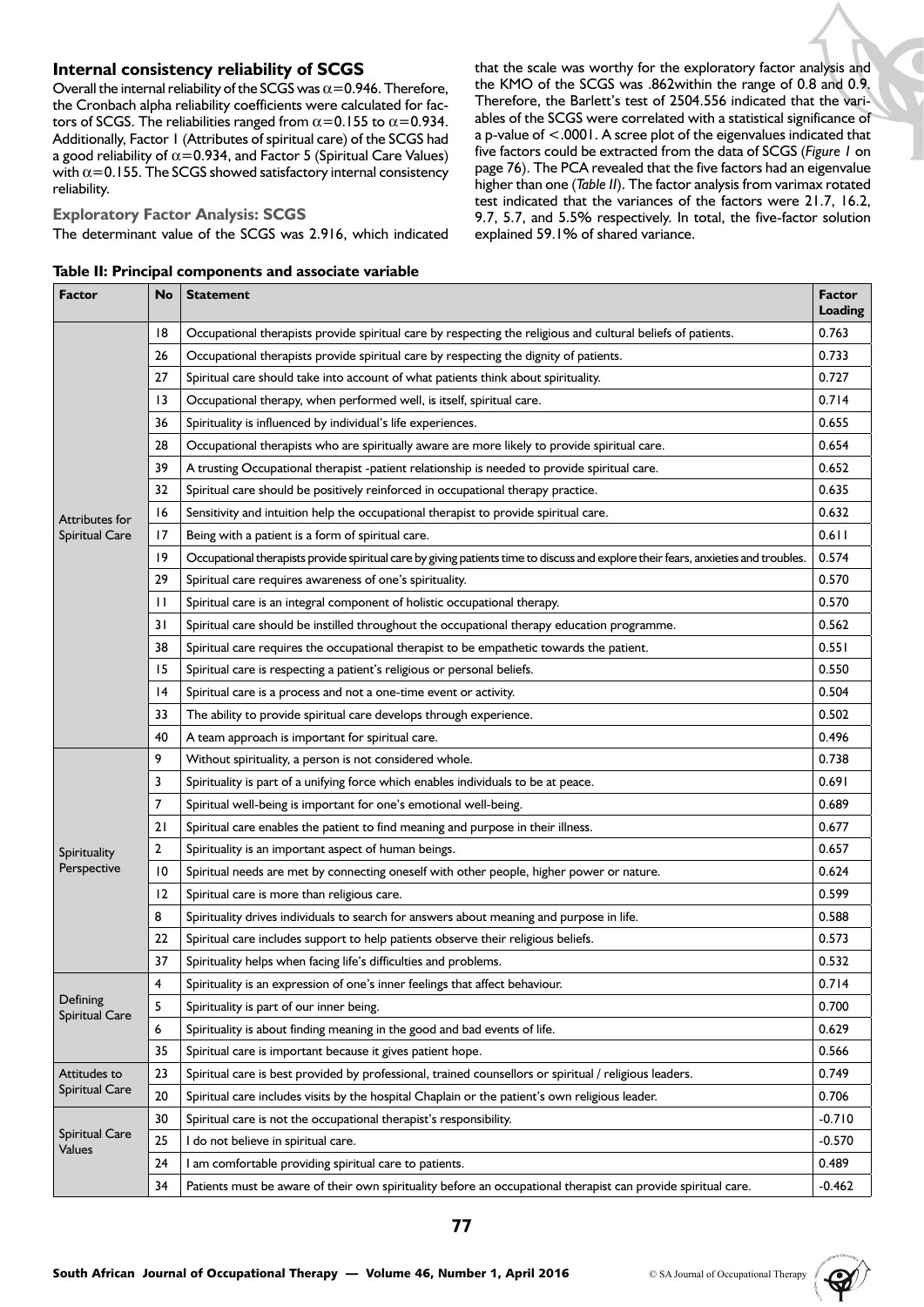



### **Internal consistency reliability of SSCRS**

The internal consistency reliability of the SSCRS demonstrated a reliable measurement with a Cronbach's ( $\alpha$  = 0.764). The reliability coefficients of the SSCRS's factors ranged from  $\alpha$ =0.270 to  $\alpha$ =0.886. Factor 4 (Personalised Care) of this measurement obtained a lower reliability coefficient of  $\alpha$  = 0.270.

### **Exploratory Factor Analysis: SSCRS**

The SSCRS analysis showed that the KMO accounted for 0.883; which indicated that the scale was creditable for anexploratory fac-

**Exploratory Factor Analysis: SOTS**

From the analysis of the SOTS, it was found that the KMO was 0.808, which indicated that the SOTS was commendable for the exploratory factor analysis as the KMO was within range of 0.8 and 0.9.The Barlett's test of the SOTS was 1372.997 indicating that

The internal consistency reliability of the SOTS was found to be  $\alpha$ =0.868 which demonstrated a good reliability. The reliabilities of the factors ranged from  $\alpha$ =0.565 to  $\alpha$ =0.941. Factor 1 (Inclu-

| <b>Factor</b>          | <b>No</b>      | <b>Statement</b>                                                                                                                                                     | <b>Factor</b><br><b>Loading</b> |
|------------------------|----------------|----------------------------------------------------------------------------------------------------------------------------------------------------------------------|---------------------------------|
|                        | 6              | believe spirituality is about finding meaning in the good and based on events of life                                                                                | 0.809                           |
|                        | $\mathbf{H}$   | I believe spirituality is a unifying force which enables one to be at peace with oneself and the world                                                               | 0.718                           |
|                        | 9              | believe spirituality is about having a sense of hope in life                                                                                                         | 0.705                           |
| <b>Spirituality</b>    | 3              | I believe spirituality is concern with a need to forgive and a need to be forgiven.                                                                                  | 0.692                           |
|                        | 8              | I believe occupational therapists can provide spiritual care by enabling a patient to find meaning and purpose in their illness                                      | 0.681                           |
|                        | 13             | believe occupational therapists can provide spiritual care by listening to and allowing patients' time to discuss and<br>explore their fears, anxieties and troubles | 0.660                           |
|                        | 15             | I believe spirituality involves personal friendship and relationships.                                                                                               | 0.796                           |
|                        | $\overline{7}$ | I believe occupational therapists can provide spiritual care by spending time with a patient giving support and reassur-<br>ance especially in time of need.         | 0.711                           |
|                        | $\overline{2}$ | I believe occupational therapist can provide spiritual care by showing kindness, concern and cheerfulness when giving care                                           | 0.672                           |
|                        | 16             | believe spirituality does not apply to Atheists or Agonists                                                                                                          | $-0.575$                        |
| <b>Spiritual</b>       | 17             | believe spirituality include people's morals.                                                                                                                        | 0.573                           |
| Care                   | 4              | believe occupational therapists can provide spiritual care by having respect of privacy, dignity and religious and cul-<br>tural beliefs of patient.                 | 0.549                           |
|                        | 10             | I believe spirituality is to do with the way one conducts one's life here and now                                                                                    | 0.458                           |
|                        |                | believe occupational therapist can provide spiritual care by arranging a visit by the hospital Chaplain or the patient's<br>own religious leader if requested        | 0.428                           |
| <b>Religiosity</b>     | 16             | Does not apply to Atheist or Agonists                                                                                                                                | 0.522                           |
|                        | 12             | believe spirituality does not include areas such as art, creativity and self-expression                                                                              | 0.802                           |
|                        | 4              | believe spirituality involves only going to Church/Place of Worship                                                                                                  | 0.741                           |
| Person-<br>alised Care | 5              | believe spirituality is not concerned with a belief and faith in a God or Supreme being                                                                              | $-0.866$                        |

sion of spirituality in the OTPF) of the SOTS scored higher than the other factors in the scale with a Cronbach alpha of  $(\alpha = 0.941)$ .

**Table III: Principal components and associated variable**



tor analysis as the samplesize of the study was large enough to support the analysis. The KMO value was within the range of between 0.8 and 0.9 indicating that the SSCRS was worthy for determining the factor analysis. Additionally, the items of the SSCRS were found to be statistically significant as the Barlett's test was  $905.511$  with a p-value  $< 0.000$ . A scree plot of the eigenvalues indicated that four factors could be extracted from the data of SSCRS (*Figure 2)*. The PCA indicated that the four factors had an eigenvalue higher than one (*Table III*). Therefore, the factor analysis from the varimax rotated test showed that the variances of the four factors were 25.1, 22.0, 11.5, and 8.8% respectively. The four factors all together explained 67.6% of the variance.

**Internal consistency reliability for SOTS**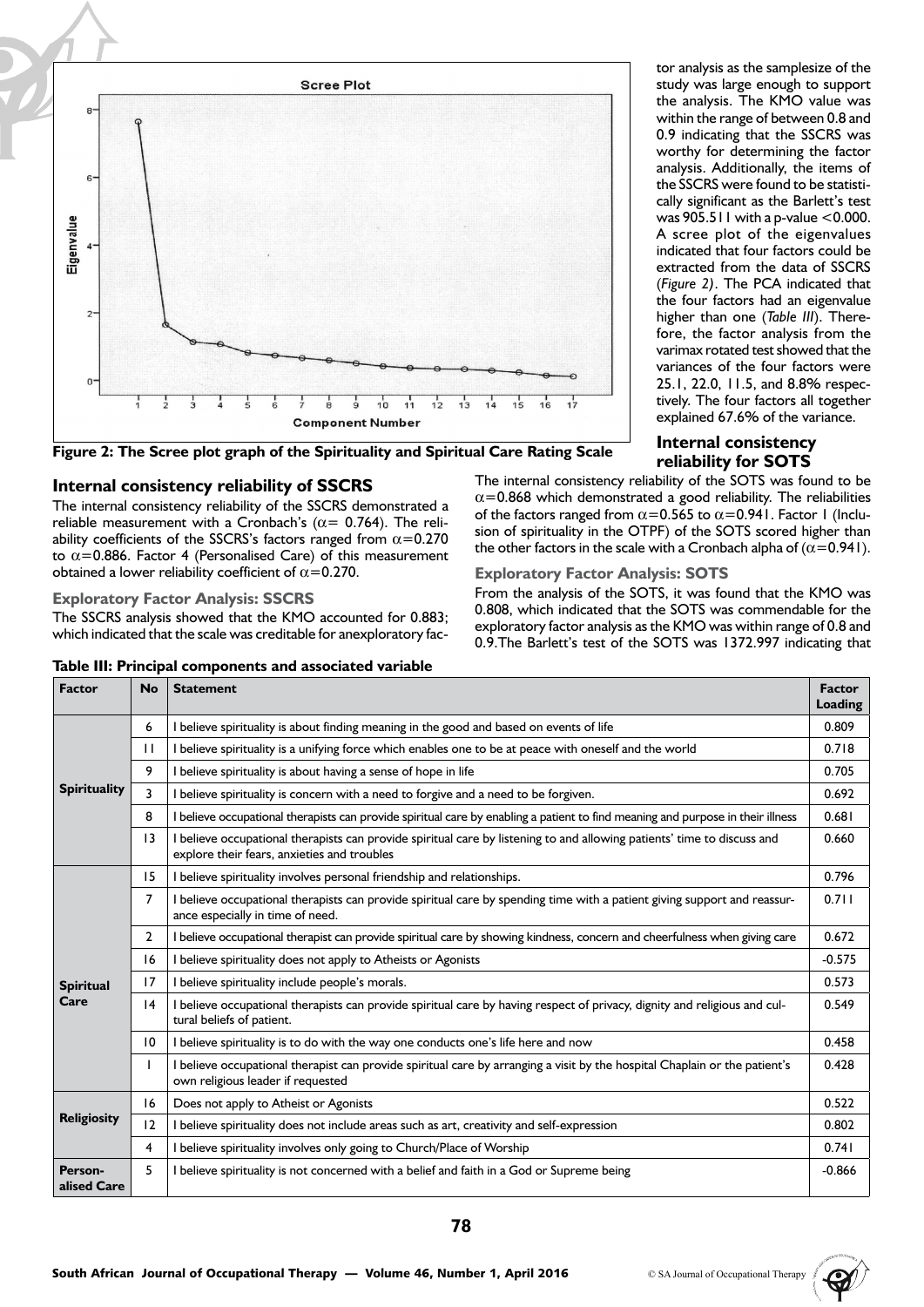

**Figure 3: The Scree plot graph of the Spirituality in Occupational Therapy Scale**

there was a correlation among the items of the SOTS with statistical significance at a level of p-value of <0.000. Hence, a scree plot of the eigenvalues indicated that four factors could be extracted from the data of the SOTS (*Figure 3*). The PCA revealed that the four factors had an eigenvalue greater than one (*Table IV)*. Therefore, the factor analysis from the varimax rotated test indicated that the variances of the factors were 27.3, 18.1, 17.3, and 7% respectively. In total, the four-factor solution explained 69.8% shared variance of the twenty items.

|  |  | Table IV: Principal components and associate variable |
|--|--|-------------------------------------------------------|
|--|--|-------------------------------------------------------|

### **DISCUSSION**

This appears to be the first study to assess the internal consistency component of the reliability of the research instruments and carry out a factor analysis of the perceptions and attitudes of undergraduate occupational therapy students regarding spirituality and spiritual care. Generally, the results of the study, with regard to the internal consistency component of reliability testing of the three research instruments, indicated that they were highly reliable to measure perceptions and attitudes about spirituality and spiritual care. The findings revealed that the component of reliability of the SCGS was Cronbach's alpha of ( $\alpha = 0.94$ ) which was very close to the Cronbach's alpha of 0.96 in the study by Tiew and Creedy<sup>20</sup>. The reliability results of the SSCRS in the current study showed Cronbach's alpha as 0.76, and were consistent with the study of Martins, Calderia and Pimentel<sup>9</sup> which reported a Cronbach's alpha of 0.76. The results of the present study were higher

than that of a study by McSherry et al.<sup>21</sup> which reported Cronbach's alpha of 0.64. The internal consistency component of reliability of the SOTS in the current study was 0.86, albeit, there was no reliability test performed for the SOTS in Morris et al.'s study<sup>22</sup>. It seems possible that these results are due to the fact that the participants perceived spirituality as a factor that influences clients' quality of life and occupational performance. This study provides realistic evidence to support the validity and reliability of the SOTS since it measures what it is supposed to measure regarding spirituality and spiritual care.

| <b>Factor</b>                      | <b>No</b>      | <b>Statement</b>                                                                                                               | <b>Factor</b><br>Loading |
|------------------------------------|----------------|--------------------------------------------------------------------------------------------------------------------------------|--------------------------|
|                                    | 17             | Spirituality helps clients define who they are                                                                                 | 0.899                    |
|                                    | 20             | It is appropriate to include spirituality as a client factor in the Occupational Therapy Practice Frame-<br>work 2nd Ed        | 0.869                    |
| <b>Inclusion of</b>                | 18             | Spirituality is an integral part of the human experience                                                                       | 0.826                    |
| spirituality<br>in OTPF            | 4              | I believe that treating my client's spiritual need has a direct effect on my client's quality of life.                         | 0.796                    |
|                                    | 19             | I am familiar with the Occupational Therapy Practice Framework 2nd Ed                                                          | 0.774                    |
|                                    | 16             | Spirituality helps clients define their therapeutic goals                                                                      | 0.725                    |
|                                    | $\overline{2}$ | My treatment sessions would be enhanced if I had more education about how to address my clients'<br>spiritual needs.           | 0.577                    |
|                                    | 8              | My experience as an OT practitioner has prepared me to adequately address my client's spiritual needs.                         | 0.877                    |
|                                    | 15             | I treat my client's spiritual needs.                                                                                           | 0.806                    |
|                                    | $\mathbf{H}$   | I use spiritual assessments to evaluate my client's spiritual needs.                                                           | 0.751                    |
| <b>Spirituality</b><br>in practice |                | My formal education has adequately prepared me to address my clients' spiritual needs.                                         | 0.679                    |
|                                    | 9              | I feel comfortable addressing spirituality with my clients.                                                                    | 0.668                    |
|                                    | 12             | I am aware of various assessments that address spiritual needs of my clients.                                                  | 0.628                    |
|                                    | 13             | I am confident addressing the spiritual needs of my clients when their beliefs are similar to my own.                          | 0.440                    |
|                                    | 10             | It is my responsibility to address my client's spiritual needs.                                                                | 0.736                    |
| <b>Need for</b>                    | 6              | Spirituality should be addressed by occupational therapists.                                                                   | 0.708                    |
| future                             | 3              | I would like to pursue further education about how to address my clients' spiritual needs.                                     | 0.700                    |
| education                          | 5              | I would benefit from attending an educational workshop about addressing and evaluating the spiri-<br>tual needs of my clients. | 0.680                    |
| <b>Clients'</b>                    | 7              | It is the client's responsibility to inform the occupational therapist of their spiritual needs.                               | 0.851                    |
| <b>Spiritual</b><br>needs          | 4              | I make an effort to find more information on spirituality as it relates to OT practice.                                        | 0.674                    |

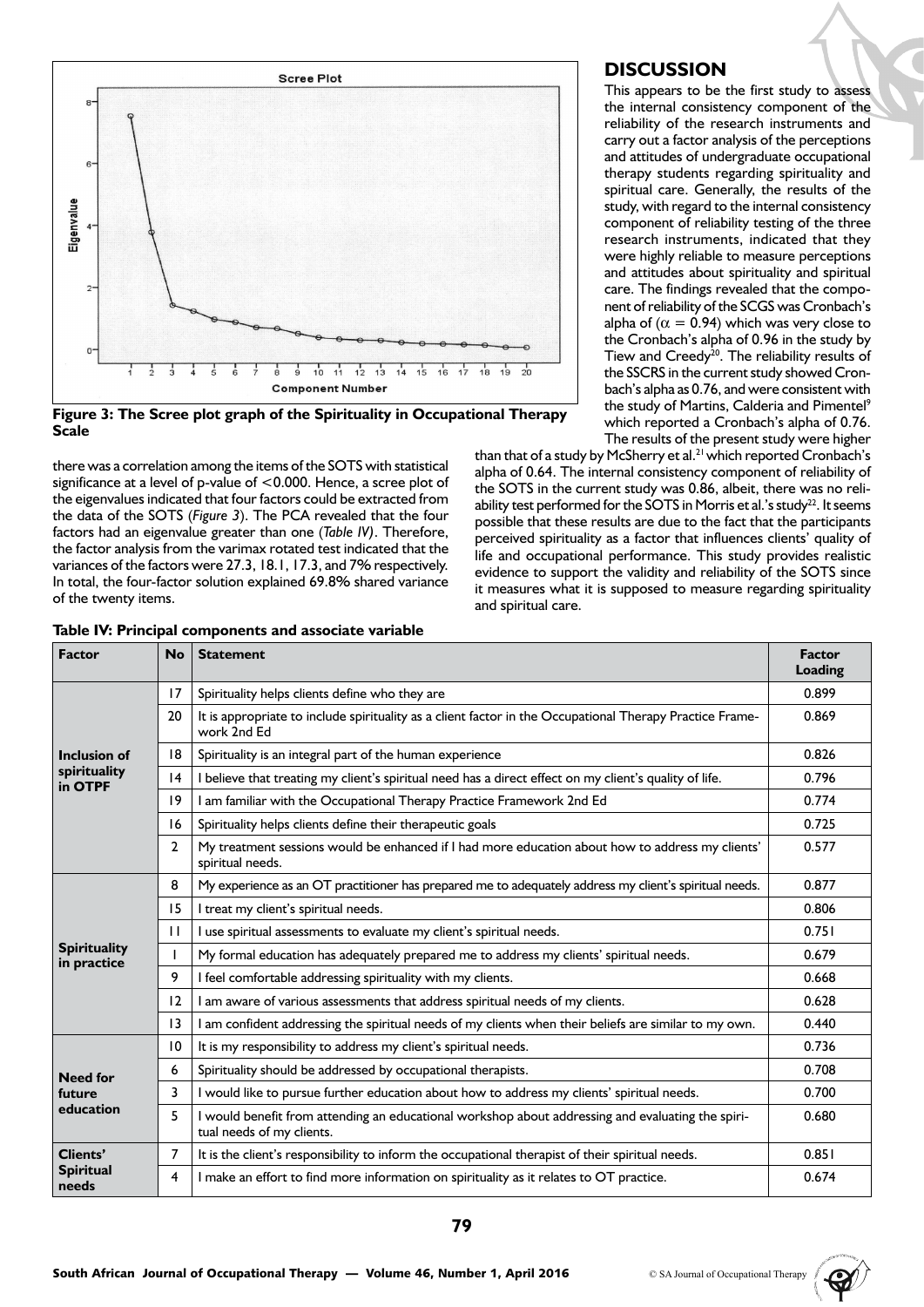The findings indicated that the values of the Cronbach's alpha of the research instruments were high and this could suggest that the students who participated in the study had some knowledge about the importance of spirituality in occupational therapy. Therefore, this indicates that the content of the instruments was explicit and students could understand what was expected from them. Thus, these instruments may be used with other occupational therapy students in other institution of higher learning within the context of South Africa.

The current study planned to use one of the multivariate statistical methods such as factor analysis which is perceived as a complex methodology. Therefore, Beavers et al.<sup>1</sup> provided various preconditions that researchers should consider prior to carrying out factor analysis including sample size, component analysis and common factor analysis as well as the need to rotate the initial factor pattern. These conditions assisted the researchers to interpret and provide meaningful solutions in order to make decisions about performing factor analysis. Therefore, the results of the present study met the preconditions suggested by Beavers et al.<sup>1</sup>. This study similarly achieved the assumptions suggested in Leech et al.<sup>25</sup> that the KMO should be above 0.70 in order to interpret the findings. Hence, all the research instruments were within the range of 0.80 and 0.89 which Beavers et al.<sup>1</sup> indicated was a meritorious degree of common variance. This suggested that factor analysis was an appropriate method for use in the study. For instance, the present total variances explained that in all of the variables together the scales accounted for these score: SCGS five factors explaining 59.1% of the total variability; SSCRS four factors explaining 67.6% and SOTS four factors explaining 69.8%. These variances of the SCGS, SSCRS and SOTS were all higher than 50% which indicated that the factors extracted were acceptable.

The results of this study indicate that the internal consistency of the Attributes of Spiritual Care (Factor 1) in SCGS was higher than that of a study by Tiew and Creedy<sup>20</sup> with  $\alpha = 0.93$  versus  $\alpha =$ 0.90 respectively. Therefore, this provides evidence with respect to spiritual care as the participants might have valued the importance of empathy, trusting relationship and self-awareness of own spirituality. The current findings add substantially to our understanding of the importance of spirituality and spiritual care in occupational therapy education. However, in this factor item 27 (Spiritual care should take into account of what patients think about spirituality) had a higher coefficient of 0.72, but in the study by Tiew and Creedy<sup>20</sup> scored 0.618. The present study confirms previous findings and contributes additional evidence that suggests that client-centred and holistic approaches should be a priority regarding spirituality. This could mean that clients' autonomy should be respected at all times when considering spirituality. Thus, students should be educated that they may not impose their beliefs systems on their clients. This study has been unable to demonstrate similar factor loadings in comparison with the previous study<sup>20</sup>. For instance, only seven out of nineteen items were loaded with the same factor loadings when compared with the study by Tiew and Creedy<sup>20</sup>. In Factor 2: Spiritual Perspective, ten items were loaded, however, four of the items were similar to the previous study. This factor had a higher loading in item 7 compared to the study by Tiew and Creedy<sup>20</sup> ( $\alpha$ = 0.689 versus  $\alpha$  = 0.627). Regarding Factor 3 (Defining Spiritual Care), in this study, four items were loaded but they were completely different from those in the Tiew and Creedy<sup>20</sup> study. The differences in the factor loading for this factor could be explained by understanding the contextual factor of the respondents such as racial beliefs, culture, and ethnicity. These support Janse van Rensburg et al.<sup>7</sup> who reported that the South African population is multi-cultural, multi-religious and spiritually diversified. However, some of these contextual factors might make addressing spirituality challenging for the students. Factor 4 only had two items loaded which were different from the original study conducted by Tiew and Creedy<sup>20</sup> which had six items.

The present findings of the study regarding factor analysis for SSCRS contrast with some of the factor loadings of previous research by McSherry et al.<sup>21</sup>. In SSCRS, Factor 1 (Spirituality), items in this factor were related to how the participants perceive spirituality. The issues included finding meaning in the good life, sense of hope in life, listening to patients and allowing patients' time to discuss. The present findings, however, makes several noteworthy contributions to occupational therapy education about the significance of spirituality in providing meaning and purpose. This is confirmed in the study by McSherry et al.<sup>21</sup> which reported that life and existence were imperative in a holistic approach. Additionally, the findings of the present study are consistent with McSherry et al.<sup>21</sup> concerning Factor 2 (Spiritual Care), indicating that occupational therapy students perceived kindness, and being cheerful as important elements of providing occupational therapy services. This corroborates with Rooyen's<sup>26</sup> and Pentland and Mc-Coll's<sup>27</sup> discussion that occupational therapy should be concerned with virtues of doing good, including care, compassion as well as kindness, and a humanistic approach. Factor 3 (Religiousity), in this factor loadings were completely different from the original study by McSherry et al.<sup>21</sup>. However, these loading differences may be explained by the diversity of occupational therapy students who participated in the study. The belief system of the students appears to be different from the previous study by McSherry et al. $^{21}$ , as in this study, it was found that students believed that spirituality includes morals, respect for privacy, dignity and religious and cultural beliefs of patients. Additionally, people's conduct of life was related to spirituality. This could mean that greater emphasis may be placed on teaching spirituality in order for all students to have debates about it. However, in Factor 4 (Personalised Care), this study had three variables loaded though they were different from McSherry et al.'s<sup>21</sup> factor loadings.

This study provides realistic evidence to support SOTS as a tool to assess occupational therapy students' perceptions and attitudes regarding spirituality as an integral componentoftheir education. In SOTS, Factor 1 (Spirituality in the scope of practice) there were seven items loaded (17, 20, 18, 14, 19, 16, 2). The factor loadings in this factor seemed to address important issues such as spirituality as a client factor, therapeutic goals, personal identity, human experience, quality of life and education. Additionally, this factor supports previous studies that reported that spirituality is unique to every individual<sup>8,21</sup>. The current findings add to a growing body of literature on spirituality and the OTPF. These findings also enhance our understanding of why spirituality was incorporated in the OTPF. This could be explained by the fact that spirituality was perceived as part of quality of life, self-awareness and assists clients to set their goals. For instance, the AOTA<sup>6</sup> included the spiritual dimension within the framework as an enabler to facilitate occupational performance. In Factor 2 (Spirituality in practice) there were seven variables loaded with highest scores which showed occupational therapy students' confidence about spirituality. However, these variables were more related to the role of spirituality in practice and professionalism. Thus, the factor name was changed based on the understanding of the loading. These variables include being confident in addressing spiritual needs, and awareness of assessments. The study has gone some way towards enhancing our understanding of spirituality as an integral part of human experience which plays an important role in practice. This is supported by McColl' s<sup>28</sup> explanation that spirituality is the bridge to health and occupation.

Regarding, Factor 3 (Formal education and training in spirituality), there were four variables loaded around this factor (10, 6, 3, 5) which were concerned with aspects of education, responsibility and attentiveness to the needs of clients. The variables related to further education and workshops about spirituality obtained high scores. Importantly, the study's findings also demonstrate that there is, therefore, a definite need for greater emphasis to be placed on teaching undergraduate occupational therapy students about spirituality. Furthermore, this may need further research to develop guidelines for integrating spirituality in occupational therapy education. This also suggests that occupational therapists may need to have continuous professional development and workshops in

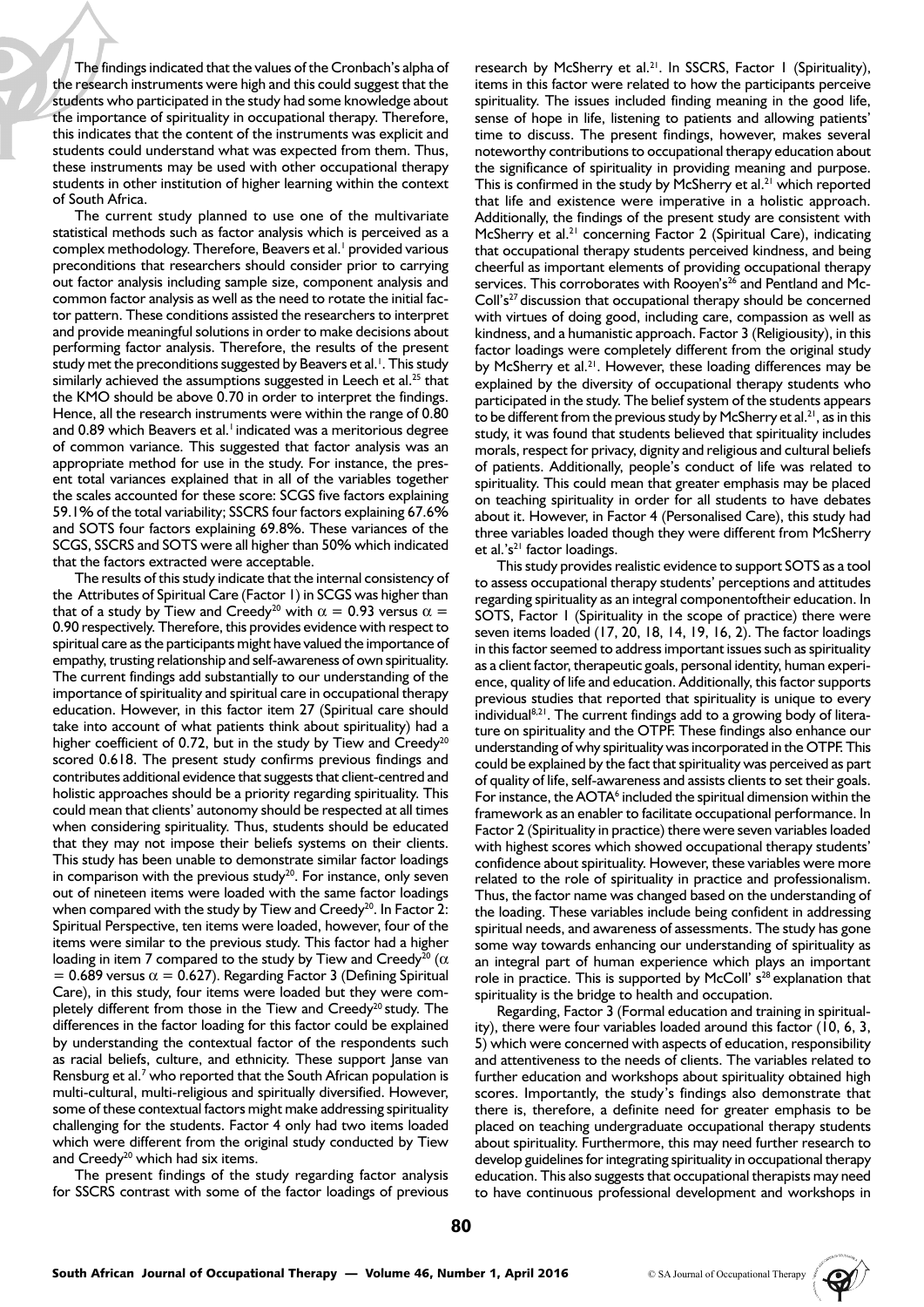relation to spirituality in order to understand clients' spiritual needs. These findings support the studies which reported that occupational therapy professionals and other healthcare professionals need to be aware of the clients' spiritual needs in order to refer the client to the relevant members of the interdisciplinary team<sup>7,15,29,30,31</sup>. Factor 4 (Clients' spiritual needs) had two variables related to spirituality which involve clients' and clinician responsibilities. These findings support the assertion of Hammel<sup>30,</sup> and Mthembu, Roman and Wegner<sup>32</sup> that client-centred practice should enhance collaborative partnerships between occupational therapists and clients to promote autonomy, choice and control, as well as respect for clients' abilities.

Finally, two important limitations need to be considered. Firstly, the participants might have wished to please the researcher and answered accordingly. Secondly, there was a low response rate and the study was conducted in one occupational therapy department. Therefore, the results of the study may not be generalised to other students from other institutions of higher learning. Hence, it is recommended that further research be undertaken in other institutions of higher learning with occupational therapy programmes.

# **CONCLUSION**

This study assessed the internal consistency component of reliability of three research instruments and carried out a factor analysis of the perceptions and attitudes of undergraduate occupational therapy students regarding spirituality and spiritual care. All spirituality scales (SCGS, SSCRS and SOTS) were found to be reliable, though some of the factor loadings were different from the previous studies that used the scales. These instruments could be used as part of workshops and seminars to collect baseline information about clinicians and students' perceptions and attitudes towards spirituality. The factor analysis was performed to extract various factors related to spirituality and spiritual care in occupational therapy using the three measurements. An implication of these findings is the possibility that exposing occupational therapy students to spirituality and spiritual care could be useful for them to have insight into and be sensitive to, the clients' spiritual needs. Furthermore, the results of the present study suggest that these instruments may be used with other healthcare professionals as part of continuous professional development regarding spirituality. However, more research may be needed with other occupational therapy education programmes in South Africa for a larger, representative sample.

# **ACKNOWLEDGEMENTS**

This work is based on the research supported in part by the National Research Foundation of South Africa - Unique Grant No. 93992. Any opinion, finding and conclusion or recommendation expressed in this material is that of the author(s) and the NRF does not accept any liability in this regard. We acknowledge Prof W. McSherry, Prof LH Tiew and Prof DN Morris for their permission to use their research instruments.

# **REFERENCES**

- 1. Beavers AS, Lounsbury JW, Richards JK, Huck SW., Skolits GJ, Esquivel SL. Practical considerations for using exploratory factor analysis in educational research. Practical Assessment, Research & Evaluation, 2013; 18(6): 1-13.
- 2. Kayastha R, Murthy VK, Adhkary PR. Factor analysis and principal component analysis concerning to occupational stress among executive officers of Nepal. Universal Journal of Computational Mathematics, 2015; 3(1): 1-7.
- 3. Venkaiah K, Braham GNV, Vijayaraghavan K. Application of factor analysis to identify patterns and use of factor scores to study their relationship with nutritional status of adult rural populations. Journal of Health Population Nutrition, 2011; 29(4): 327-338.
- 4. Johnston D., Mayers C. Spirituality: a review of how occupational therapists acknowledge, assess and meet spiritual needs. British Journal of Occupational Therapy, 2005; 68(9): 386-392.
- 5. Puchalski C, Vittillo R, Hull S, Reller R. Improving the spiritual dimen-

sion of whole care: Reaching national and international consensus. Journal of Palliative Medicine, 2014; 17(6): 642-656.

- American Occupational Therapy Association. Occupational therapy practice framework: Domain and process (3<sup>rd</sup>ed.). American Journal of Occupational Therapy*,* 2014; 68(Suppl.1): S1–S48. http://dx.doi. org/10.5014/ajot.2014.682006
- 7. Janse van Rensburg ABR, Poggenpoel M, Szabo CP, Myburgh CPH. Referral and collaboration between South African psychiatrist and religious or spiritual advisers: Views from some psychiatrists. South African Journal of Psychiatry, 2014; 20(2): 40-45. DOI:10.7196/ SAJP.533.
- 8. Mthembu TG, Ahmed F, Nkuna T, Yaca K. Occupational therapy students' perceptions of spirituality in training. Journal of Religion and Health, 2014. [Under press].
- 9. Martins AR, Pinto S, Calderia S, Pimentel FL. Translation and adaptation of the spirituality and spiritual care rating scale in Portuguese palliative care nurses. Revista de EnfermagemReferência, 2015; Série IV - no. 4: 89-97.
- 10. Farrar JE., Otr L. Addressing Spirituality and Religious Life in Occupational Therapy Practice. Physical & Occupational Therapy in Geriatrics, 2001; 18(4): 65–85.
- 11. Egan M, Swedersky J. Spirituality as experienced by occupational therapists in practice. American Journal of Occupational Therapy, 2003; 57: 525–533.
- 12. Capeheart-Meningall J. Role of spirituality and spiritual development in student life outside the classroom. New Directions For Teaching and Learning, 2005; 104: 31-35.
- 13. Thompson BE, MacNeil C. A phenomenological study exploring the meaning of a seminar on spirituality for occupational therapy students. The American Journal of Occupational Therapy, 2006; 60(5): 531- 539.
- 14. Csonto S. Occupational therapy students' consideration of clients' spirituality in practice placement education. British Journal of Occupational Therapy, 2009; 72(10):442-449.
- 15. Janse van Rensburg ABR, Szabo CP, Poggenpoel M, Myburgh C. Competence of medical students and residents in psychiatry regarding spirituality, at a South African School of Clinical medicine. International Journal in Medicine, 2013; 45: 175-188.
- 16. Hemphill B. Spiritual Assessments in Occupational Therapy, The Open Journal of Occupational Therapy, 2015; 3(3) http://dx.doi. org/10.15453/2168-6408.1159.
- 17. Deloney LA, Graham CJ, Erwin DO. Presenting cultural diversity and spirituality in First-year medical students. Academic Medicine, 2000; 75(5): 513.
- 18. Hage SM, Hopson A, Siegel M, Payton G, DeFanti E. Multicultural training in Spirituality: An Interdisciplinary Review. Counseling and Values, 2006; 50(3): 217-234.
- 19. Dalton JC. Exploring spirituality and culture in Adult and Higher education (Review). Journal of College Student Development, 44(6): 861-863.
- 20. Tiew LH, Creedy DK. Development and preliminary validation of composite spiritual care-giving scale. International Journal of Nursing Studies, 2012; 49: 682-690.
- 21. McSherry W, Draper P, Kendrick D. Construct validity of a rating scale designed to assess spirituality and spiritual care. International Journal of Nursing Studies, 2002; 39(7): 723–734.
- 22. Morris DN, Stecher J, Briggs-Peppler KM, Chittenden CM, Rubira J, Wismer L.K. Spirituality in Occupational Therapy: Do We Practice What We Teach? Journal of Religion and Health, 2012; doi:10.1007/ s10943-012-9584-y.
- 23. Laher S. Using exploratory factor analysis in personality research: Best-practice recommendations. SA Journal of Industrial Psychology/SA TydskrifvirBedryfsielkunde, 2010. 36(1), Art. #873, 7 pages. DOI: 10.4102/sajip.v36i1.873.
- 24. Van Zyl CJJ, Taylor N. (2012). Evaluating the MBTI® Form M in a South African context. SA Journal of Industrial Psychology/SATydskrifvirBedryfsielkunde, 38(1), Art. #977, 15 pages. http://dx.doi. org/10.4102/sajip.v38il.977.
- 25. Leech NL, Barrett KC, Morgan G. SPSS for intermediate statistics: Use and interpretation. (2nd Edition). Lawrence Erlbaum Associates, Publishers. Mahwa, New Jersey: London. 2005.
- 26. Royeen CB. Chaotic occupational therapy: Collective wisdom for a complex profession, 2003 Eleanor Clarke Slagle lecture. American